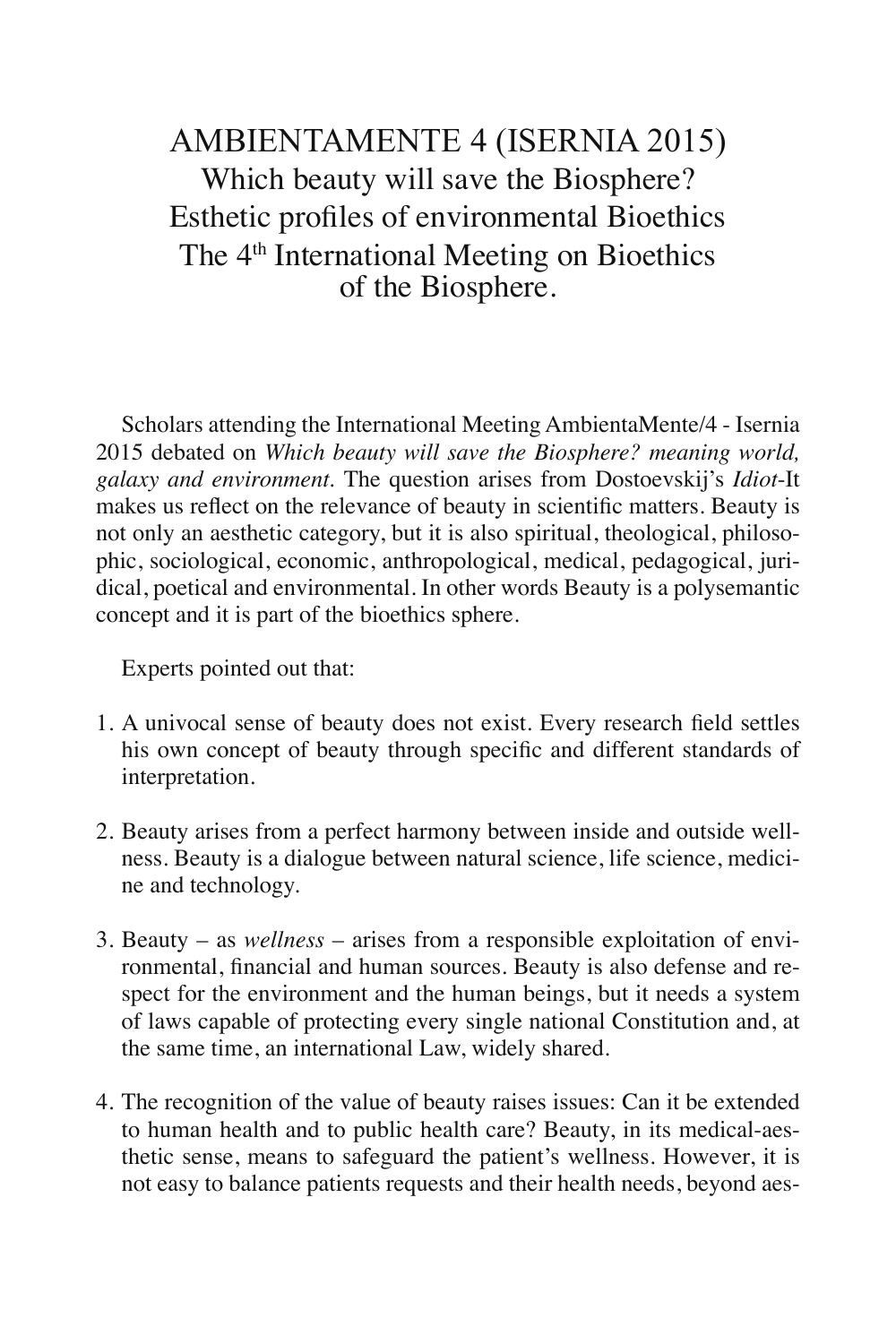thetic. The physician needs to find a balance between therapeutic needs and patient's aesthetic and psychologic wishes.

5. The idea of a human and a world beauty belongs to the same concept. According to Christian theology, the perfect symbol of beauty is Christ, synthesis of God and his Creation.